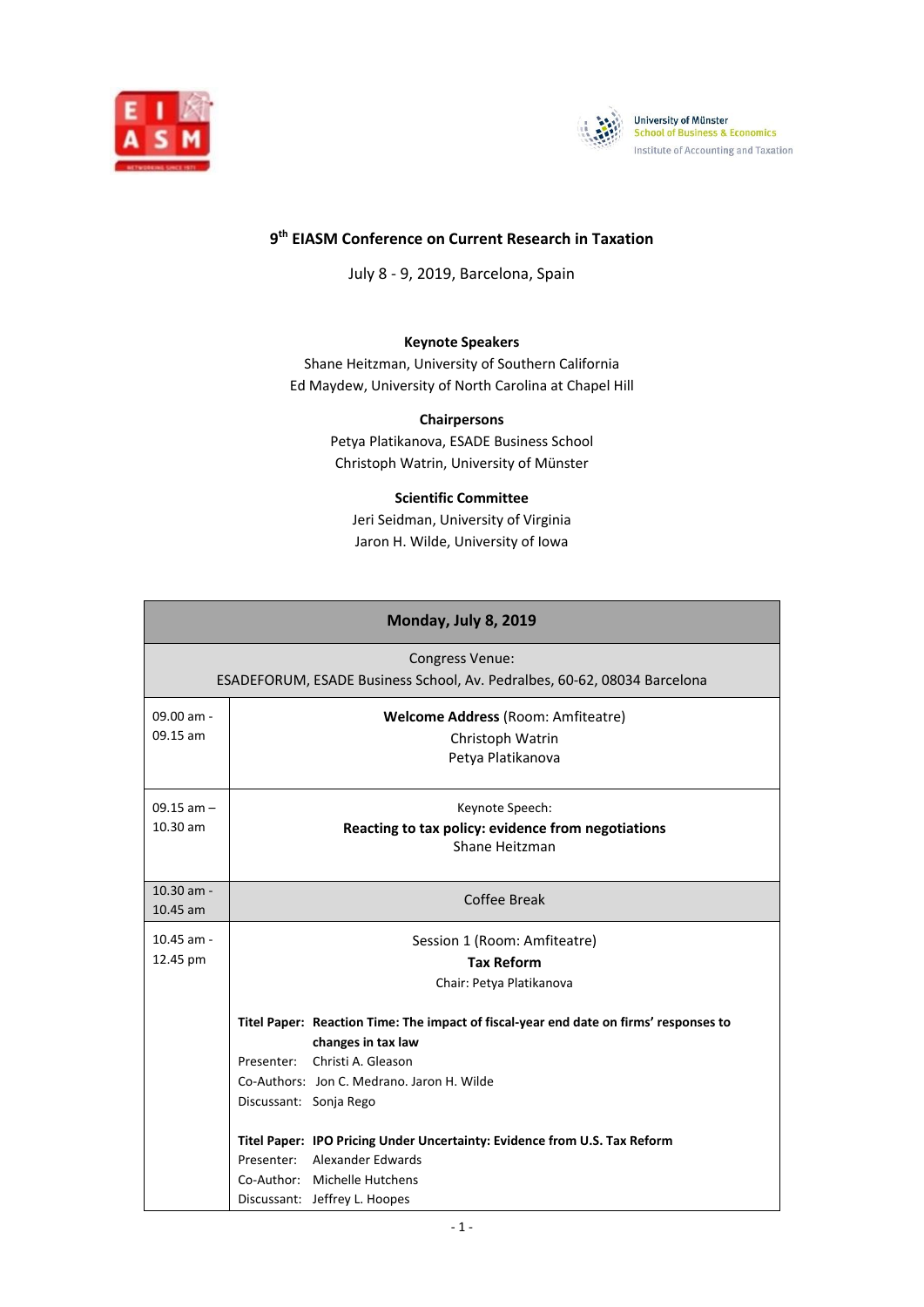|                          | Titel Paper: Making Only America Great? Non-U.S. Market Reactions to U.S. Tax Reform<br>Presenter: Fabio B. Gaertner<br>Co-Authors: Jeffrey L. Hoopes, Braden M. Williams<br>Discussant: Travis Chow                                   |
|--------------------------|----------------------------------------------------------------------------------------------------------------------------------------------------------------------------------------------------------------------------------------|
| 12.45 pm $-$<br>2.00 pm  | Lunch Break                                                                                                                                                                                                                            |
| $2.00$ pm $-$<br>4.00 pm | Session 2 (Room: Amfiteatre)<br><b>Tax Avoidance: Theory</b><br>Chair: Sascha J. Kieback                                                                                                                                               |
|                          | Titel Paper: Tax Avoidance, Uncertainty, and Firm Risk<br>Presenter:<br>Sonja O. Rego<br>Co-Authors: Michelle Hutchens, Brian Williams<br>Discussant: Stephen Campbell                                                                 |
|                          | Titel Paper: The Tax Avoidance (Tax Planning) Continuum: Theory and Applications<br>Presenter: Mark Penno<br>Discussant: Marcel Olbert                                                                                                 |
|                          | <b>Titel Paper: A Theory of Tax Incentives</b><br>Presenter: Alex Raskolnikov<br>Co-Author: Giuseppe Dari-Mattiacci<br>Discussant: Maximilian Todtenhaupt                                                                              |
|                          |                                                                                                                                                                                                                                        |
| 4.00 pm -<br>4.30 pm     | Coffee Break                                                                                                                                                                                                                           |
| 4.30 pm -<br>6.30 pm     | Session 3a (Room: Amfiteatre)<br><b>Tax Information and Disclosure</b><br>Chair: Adrian Kubata                                                                                                                                         |
|                          | Titel Paper: The Long Arm of the U.S. Tax Law: Participation Rates and Costs related to<br><b>Information Sharing</b><br>Presenter: Jacob Thornock<br>Co-Author: Andrew Belnap, Braden Williams<br>Discussant: Alex Edwards            |
|                          | Titel Paper: Real Effects of Public Country-by-Country Reporting and the Firm Structure of<br><b>European Banks</b><br>Presenter: Raffael Speitmann<br>Co-Author: Eva Eberhartinger, Caren Sureth-Sloane<br>Discussant: Johannes Voget |

.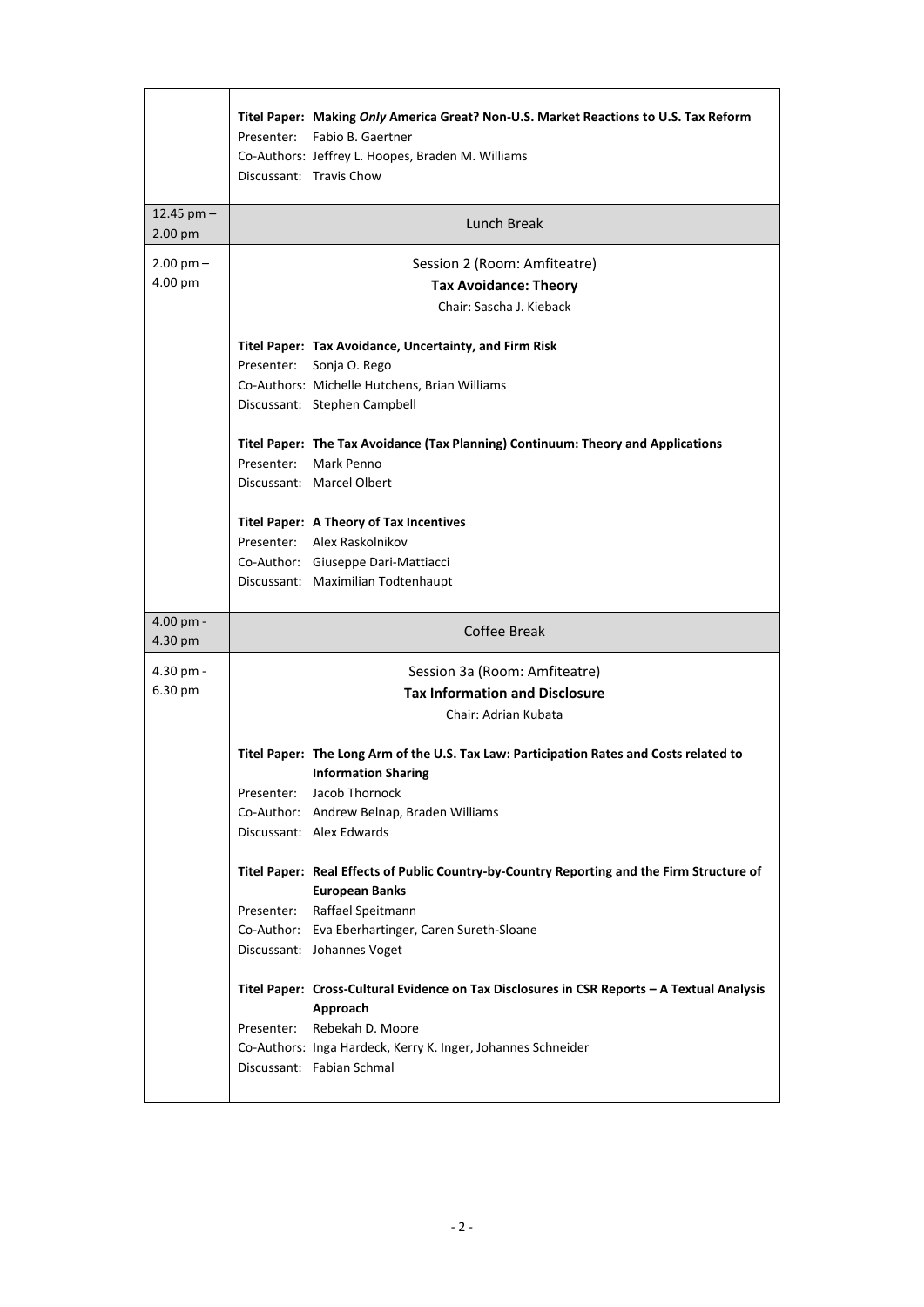| 4.30 pm -<br>6.30 pm | Session 3b (Room: Platea 2)<br><b>Tax Planning and Compliance I</b><br><b>Chair: Alexander Brune</b>                                                                                                                                                                                                                                                                                                |
|----------------------|-----------------------------------------------------------------------------------------------------------------------------------------------------------------------------------------------------------------------------------------------------------------------------------------------------------------------------------------------------------------------------------------------------|
|                      | Titel Paper: The Impact of IP Box Regimes on the M&A Market<br>Presenter:<br>Sebastien Bradley<br>Co-Authors: Leslie Robinson, Martin Ruf<br>Discussant: Ann-Catherine Werner                                                                                                                                                                                                                       |
|                      | Titel Paper: The Effects of Immigration on Labour Tax Avoidance:<br><b>An empirical Spatial Analysis</b><br>Diego Ravenda<br>Presenter:<br>Co-Authors: Maika M. Valencia-Silva, Josep M. Argiles-Bosch, Josep García-Blandón<br>Discussant: Alessandro Gabrielli<br>Titel Paper: The cooperative approach to corporate tax compliance:<br>An empirical assessment<br>Maarten A. Siglé<br>Presenter: |
|                      | Co-Authors: Sjoerd Goslinga, Roland F. Speklé, Lisette E. C. J. M. van der Hel<br>Discussant: Loretta Bond                                                                                                                                                                                                                                                                                          |
| 8.30 pm              | Dinner at Cafè de la Pedrera, Passseig de Gràcia, 92, 08008 Barcelona.                                                                                                                                                                                                                                                                                                                              |
|                      | Th dinner is included in the conference fee. Please organize your own transportation.<br>The restaurant is about 4 km from the hotel. You might want to visit the famous Casa<br>Lleò Morera (https://en.wikipedia.org/wiki/Casa Lleó Morera) which is in walking<br>distance from the restaurant (Passeig de Gràcia 35) before dinner.                                                             |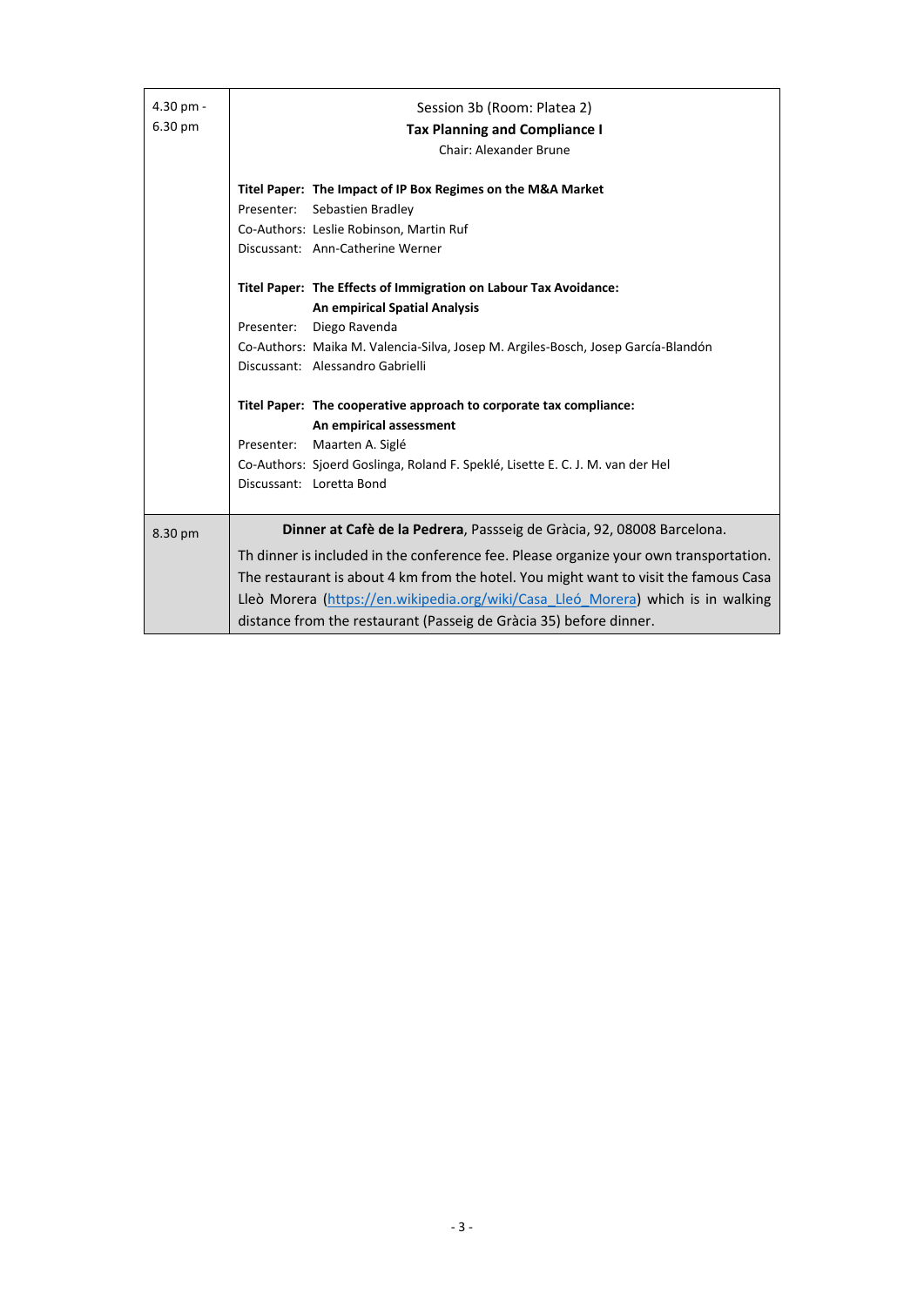|                                                                                             | Tuesday, July 9, 2019                                                                |  |
|---------------------------------------------------------------------------------------------|--------------------------------------------------------------------------------------|--|
| Congress Venue:<br>ESADEFORUM, ESADE Business School, Av. Pedralbes, 60-62, 08034 Barcelona |                                                                                      |  |
| 9.00 am -                                                                                   | Keynote Speech (Room: Amfiteatre)                                                    |  |
| $10.15$ am                                                                                  | Tax research: where do we go from here?                                              |  |
|                                                                                             | Ed Maydew                                                                            |  |
| $10.15$ am -<br>10.45 am                                                                    | Coffee Break                                                                         |  |
|                                                                                             |                                                                                      |  |
| 10.45 am -<br>12.45 pm                                                                      | Session 4 (Room: Amfiteatre)                                                         |  |
|                                                                                             | <b>Real Effects of Tax Planning</b><br><b>Chair: Alex Edwards</b>                    |  |
|                                                                                             |                                                                                      |  |
|                                                                                             | Titel Paper: Real Effects of IRS Audits: Evidence from Randomly Assigned Enforcement |  |
|                                                                                             | Presenter: Jeffrey L. Hoopes                                                         |  |
|                                                                                             | Co-Authors: Andrew Balnap, Edward L. Maydew, Alex Turk                               |  |
|                                                                                             | Discussant: Zackery D. Fox                                                           |  |
|                                                                                             | Titel Paper: Do Corporate Taxes Affect Executive Compensation?                       |  |
|                                                                                             | Presenter: Tobias Bornemann                                                          |  |
|                                                                                             | Co-Authors: Martin Jacob, Mariana Sailer                                             |  |
|                                                                                             | Discussant: Fabio Gaertner                                                           |  |
|                                                                                             | Titel Paper: The Impact of Online Sales Taxes for State and Local Economies          |  |
|                                                                                             | Presenter: Brian S. Wenzel                                                           |  |
|                                                                                             | Discussant: Miles Ronney                                                             |  |
| 12.45 pm -                                                                                  | Lunch Break                                                                          |  |
| 2.00 pm                                                                                     |                                                                                      |  |
| 2.00 pm-<br>4.00 pm                                                                         | Session 5 (Room: Amfiteatre)<br><b>Financial Reporting</b>                           |  |
|                                                                                             | Chair: Eva Eberhartinger                                                             |  |
|                                                                                             |                                                                                      |  |
|                                                                                             | Titel Paper: The Financial Reporting Effects of Tax-Deductible Goodwill Impairments  |  |
|                                                                                             | Presenter: Miles Romney                                                              |  |
|                                                                                             | Co-Authors: Sarah Khalil, Steven Utke                                                |  |
|                                                                                             | Discussant: Mary Cowx                                                                |  |
|                                                                                             | Titel Paper: Double Trouble: An analysis of IRS attention and financial reporting    |  |
|                                                                                             | Presenter: Zackery D. Fox                                                            |  |
|                                                                                             | Co-Authors: Ryan Wilson                                                              |  |
|                                                                                             | Discussant: Jack Thornock                                                            |  |
|                                                                                             | <b>Titel Paper: Taxes and Cash Flow Volatility</b>                                   |  |
|                                                                                             | Presenter: Stephen Campbell                                                          |  |
|                                                                                             | Co-Authors: Terry Shevlin                                                            |  |
|                                                                                             | Discussant: Brian S. Wenzel                                                          |  |
| 4.00 pm -                                                                                   | Farewell Address (Room: Amfiteatre)                                                  |  |
| 4.05 pm                                                                                     | Christoph Watrin, University of Münster                                              |  |
|                                                                                             |                                                                                      |  |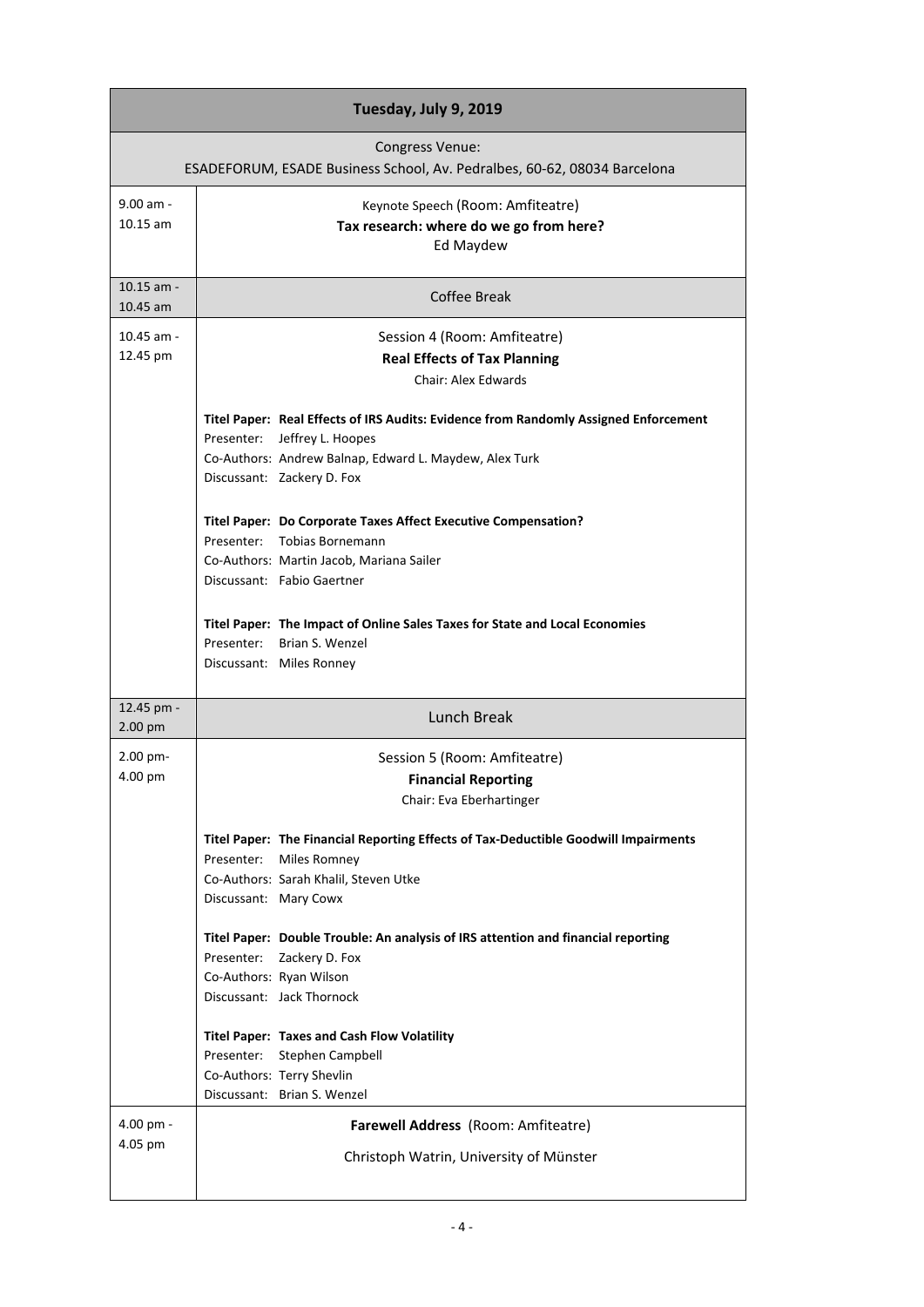| 4.05 pm -<br>4.30 pm | <b>Coffee Break</b>                                                                                                     |
|----------------------|-------------------------------------------------------------------------------------------------------------------------|
| 4.30 pm -<br>6.30 pm | Session 6a (Room: Amfiteatre)<br><b>Determinants and Consequences of Tax Planning</b><br>Chair: Katharina Schulte Sasse |
|                      | Titel Paper: Tax effects on the trading behavior of private investors: evidence from<br>individual portfolio data       |
|                      | Presenter:<br>Johannes Voget                                                                                            |
|                      | Co-Authors: Florian Buhlmann, Philipp Doerrenberg, Benjamin Loos                                                        |
|                      | Discussant: Sebastien Bradley                                                                                           |
|                      | Titel Paper: Taxation and the External Wealth of Nations: Evidence from Bilateral Portfolio<br><b>Holdings</b>          |
|                      | Presenter: Maximilian Todtenhaupt                                                                                       |
|                      | Co-Authors: Harry Huizinga, Johannes Voget, Wolf Wagner                                                                 |
|                      | Discussant: Tobias Bornemann                                                                                            |
|                      | Titel Paper: What shapes corporate tax policy?                                                                          |
|                      | Presenter: Alissa I. Brühne                                                                                             |
|                      | Co-Authors: Martin Jacob, Harm H. Schütt                                                                                |
|                      | Discussant: Mark Penno                                                                                                  |
| 4.30 pm -            | Session 6b (Room: Platea 2)                                                                                             |
| 6.30 pm              | <b>Tax Planning and Compliance II</b>                                                                                   |
|                      | Chair: Nils Linnemann                                                                                                   |
|                      | Titel Paper: Loss or Lost? Channels and Economic Consequences of Internal Capital                                       |
|                      | <b>Markets</b>                                                                                                          |
|                      | Presenter: Marcel Olbert                                                                                                |
|                      | Discussant: Jon Kerr                                                                                                    |
|                      | Titel Paper: The general anti-avoidance rule                                                                            |
|                      | Mary Cowx<br>Presenter:                                                                                                 |
|                      | Co-Authors: Jon N. Kerr                                                                                                 |
|                      | Discussant: Dominik Davatolhagh                                                                                         |
|                      | Titel Paper: The Reverse Charge Mechanism                                                                               |
|                      | An effective Measure against VAT Fraud in the EU?                                                                       |
|                      | Presenter:<br>Marwin Heinemann                                                                                          |
|                      | Co-Author: Wojciech Stiller<br>Discussant: Eva Eberhartinger                                                            |
|                      |                                                                                                                         |
|                      |                                                                                                                         |

## **Time Allocation for Conference Presentations:**

Presentation: 20 minutes Discussant: 10 minutes Q&A: 10 minutes